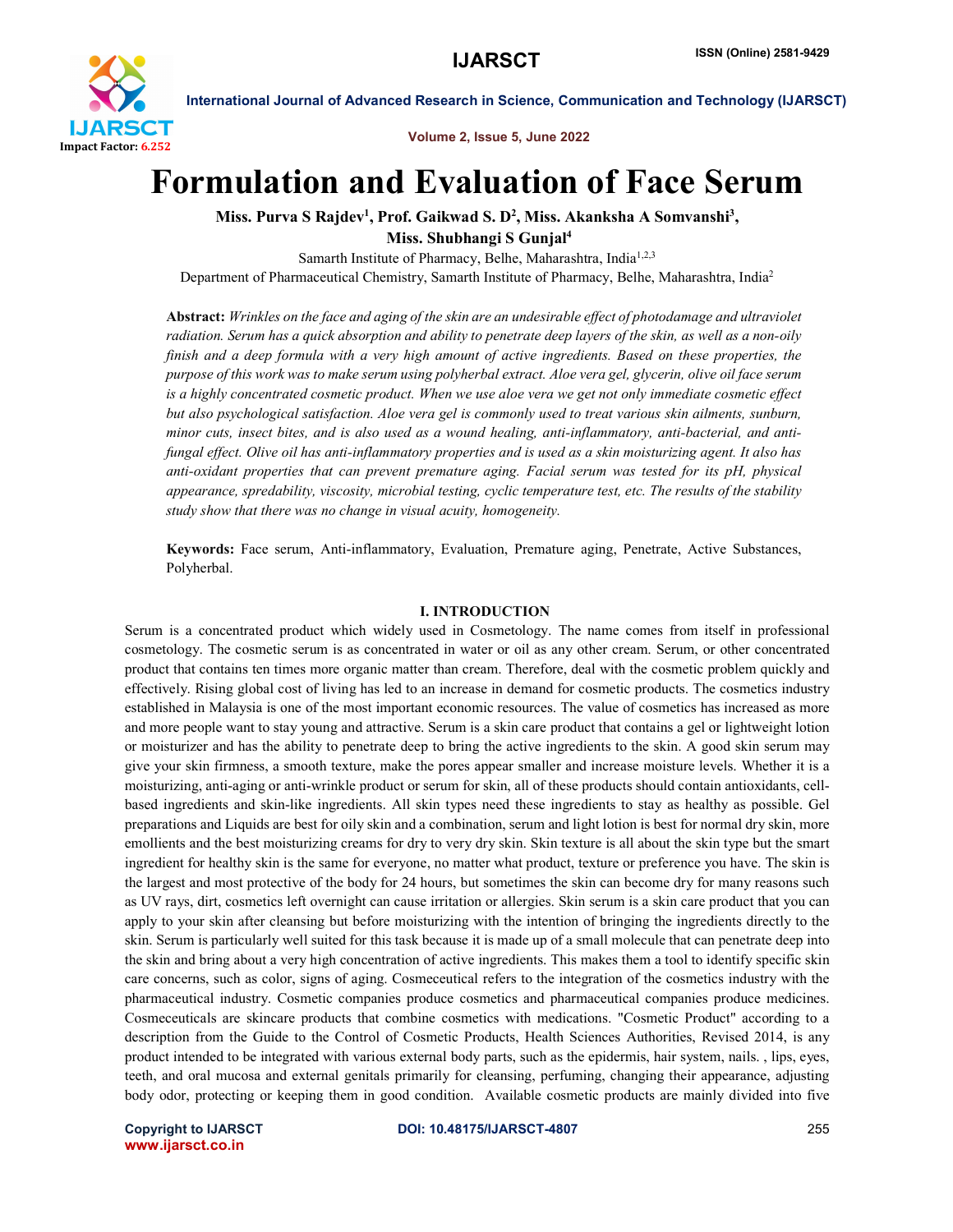

## Volume 2, Issue 5, June 2022

classes namely skin care products, hair care products, and perfumes. Skin care and maintenance includes moisturizers, massage oils, creams, fairness creams, and antiseptic oils. Serum is one of the highest concentrated cosmetic products in its active formula for providing a deep nourishing deep skin layer and a non-oily skin product suitable for skin. Cosmetic serum was classified according to its level of absorption and the ability to penetrate deep layers of the skin. Today, cosmetics are in great demand in everyday life and are used by many people every year.

# II. METHOD OF PREPARATION

The emulsion (o / w) was prepared according to the formula given below. The oily component consisting of Olive oil, sandalwood oil, tween 20 and coconut oil is mixed together for 10 minutes to obtain a uniform solution. At the same time the water phase was prepared by mixing aloe vera gel, glycerin, and a small amount of distilled water uniformly. The oil phase is added to the liquid phase by drop wise under mechanical vibration at 2500 rpm to obtain oil in water based on biphasic emulsion.



Fig 1- Prepared Face Serum Table 1: Composition of Face Serum

| Table 1: Composition of Face Serum |                           |                         |  |  |
|------------------------------------|---------------------------|-------------------------|--|--|
| Ingredients                        | Standard Formula (100 ml) | Working Formula (30 ml) |  |  |
| Aloe vera gel                      | 50%                       | $10 \text{ gm}$         |  |  |
| Olive Oil                          | 9%                        | $1.8$ ml                |  |  |
| Sandalwood Oil                     | $0.1\%$                   | $0.02$ ml               |  |  |
| Glycerin                           | 25%                       | $5 \text{ ml}$          |  |  |
| Coconut Oil                        | $2\%$                     | $0.4$ ml                |  |  |
| Tween 20                           | $1\%$                     | $0.2$ ml                |  |  |
| De mineralized water               | QS to 100 ml              | Qs to 30 ml             |  |  |

# II. EVALUATION OF FACE SERUM

#### 2.1 Physical Evaluation

The Colour and appearance of the formulation was observed visually. The formulation procedure uniform distribution of extracts. This test was confirmed by visual appearance and by touch.

# 2.2 pH Value

A pH meter was calibrated using a standard buffer solution. Nearly 1 ml of the face serum was properly weighed and dissolve in 50 ml of distilled water and finally its pH was calculated. The skin has an acidic range and the pH of the skin serum should be in the range of 4.1-6.7.

www.ijarsct.co.in

Copyright to IJARSCT **DOI: 10.48175/IJARSCT-4807** 256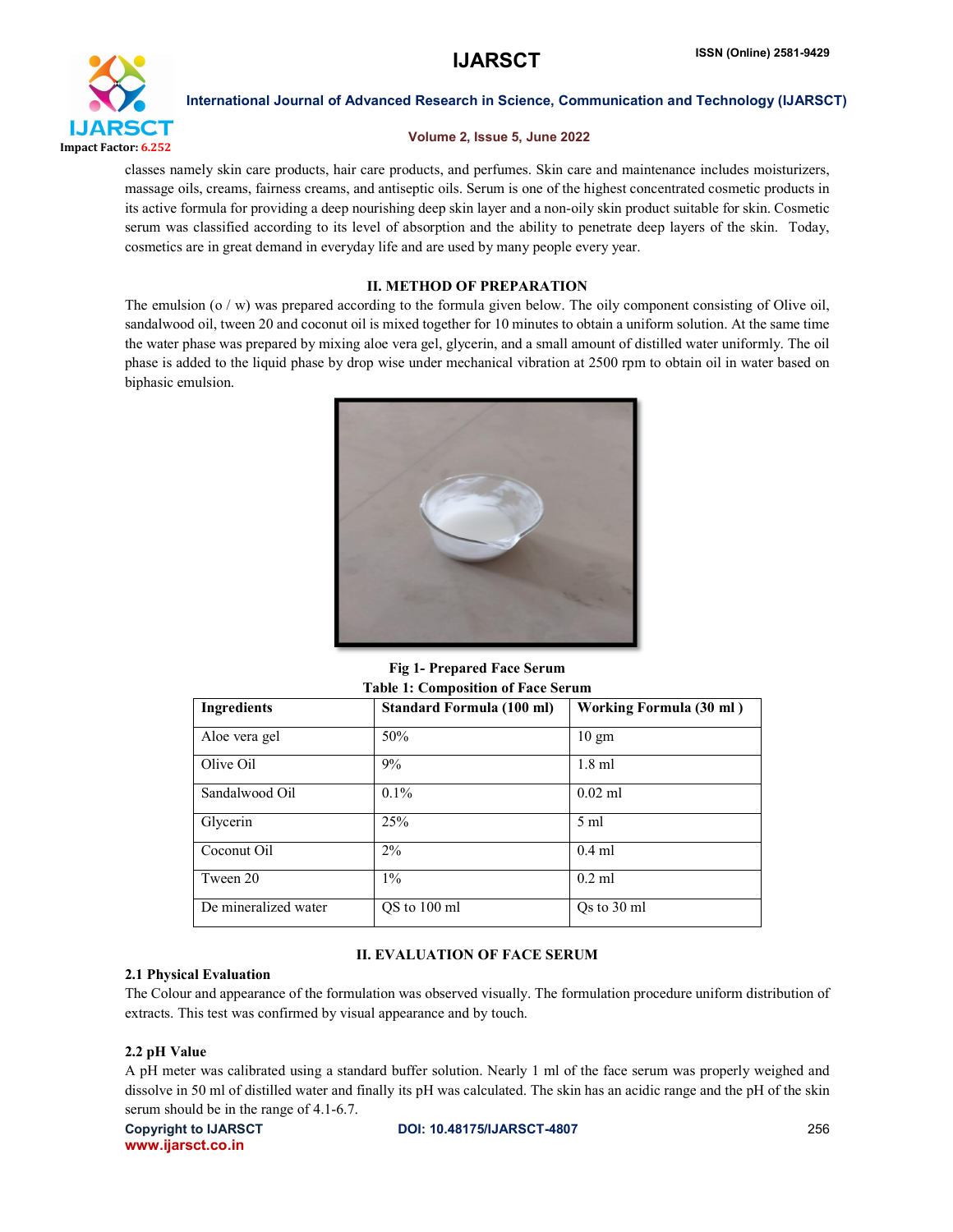

#### Volume 2, Issue 5, June 2022

### 2.3 Determination of Spreadability

2 gm of serum sample was placed on a surface. A slide was attached to a pan to which 20 gm weight was added. The time (seconds) required to separate the upper slide from surface was taken as a measure of Spreadability.

### 2.4 Microbial Examination of the Product

In this method, the mixed culture is diluted directly in tubes of liquid agar medium. The medium is maintained in a liquid state at a temperature of 45℃ to allow thorough distribution of the inoculum. The inoculated agar medium is transferred into petri plates, allowed to solidify and incubated. In the series dilution technique, the original inoculum may be diluted by using sterile water or saline solution so that the concentration of the microbes gradually become less. Mix 1 ml dilute in 20 ml of liquid nutrient agar medium at 45℃. Shake the liquid agar nutrient agar medium & pour in a sterile petri plate, solidify and incubate it.

#### 2.5 Stability Studies

Formulation and development of a pharmaceutical product is not complete without proper stability analysis carried out on it to determine physical and chemical stability and thus safety of the product. The stability studies is carried out as per ICH guidelines. Short term accelerated stability study was carried out for the period of few months for the prepared formulation. The samples were stored at different storage conditions of temperatures such as 3-5oC, 250C RH=60% and 40oC±2% RH=75%.

#### 2.6 Cyclical Temperature Test

These test is not carried out at any fixed temperature and humidity. In this test, temperature was changed cyclically every day. At room temperature and frizzing temperature to stimulates the changes in temperature.

#### III. RESULT & DISCUSSION

#### 3.1 Physical Evaluation

| <b>Table 2: Physical evaluation</b> |                      |  |
|-------------------------------------|----------------------|--|
| Colour                              | White Translucent    |  |
| Odour                               | Characteristic Odour |  |
| Taste                               | Tasteless            |  |
| Texture                             | Smooth Homogenous    |  |
| Homogeneity                         | Good                 |  |

#### pH Value:

The pH of formulation was found to be 6.4. As the skin having an acidic pH around 4.1-6.7, this range of formulation is suitable for skin.

#### Determination of Spreadability

Spreadability of liquid formulation that is ability of the face serum to spread over the skin and play important role in administration of standard dose of medicament formulation on skin. Spreadability of face serum 5 to 6 cm was found.

#### Determination of Viscosity :\

Viscosity is a critical parameter for topical formulation. Topical solutions with low viscosity have faster clearance than viscous solutions. In addition, highly viscous solutions can have an undesirable effect on the skin. Viscosity of the Face Serum was found to be 13759 Pa. s

### Microbial Examination of the Product

The formulation was free from microbes as they do not show zone of inhibition, when they got inoculated in the agar.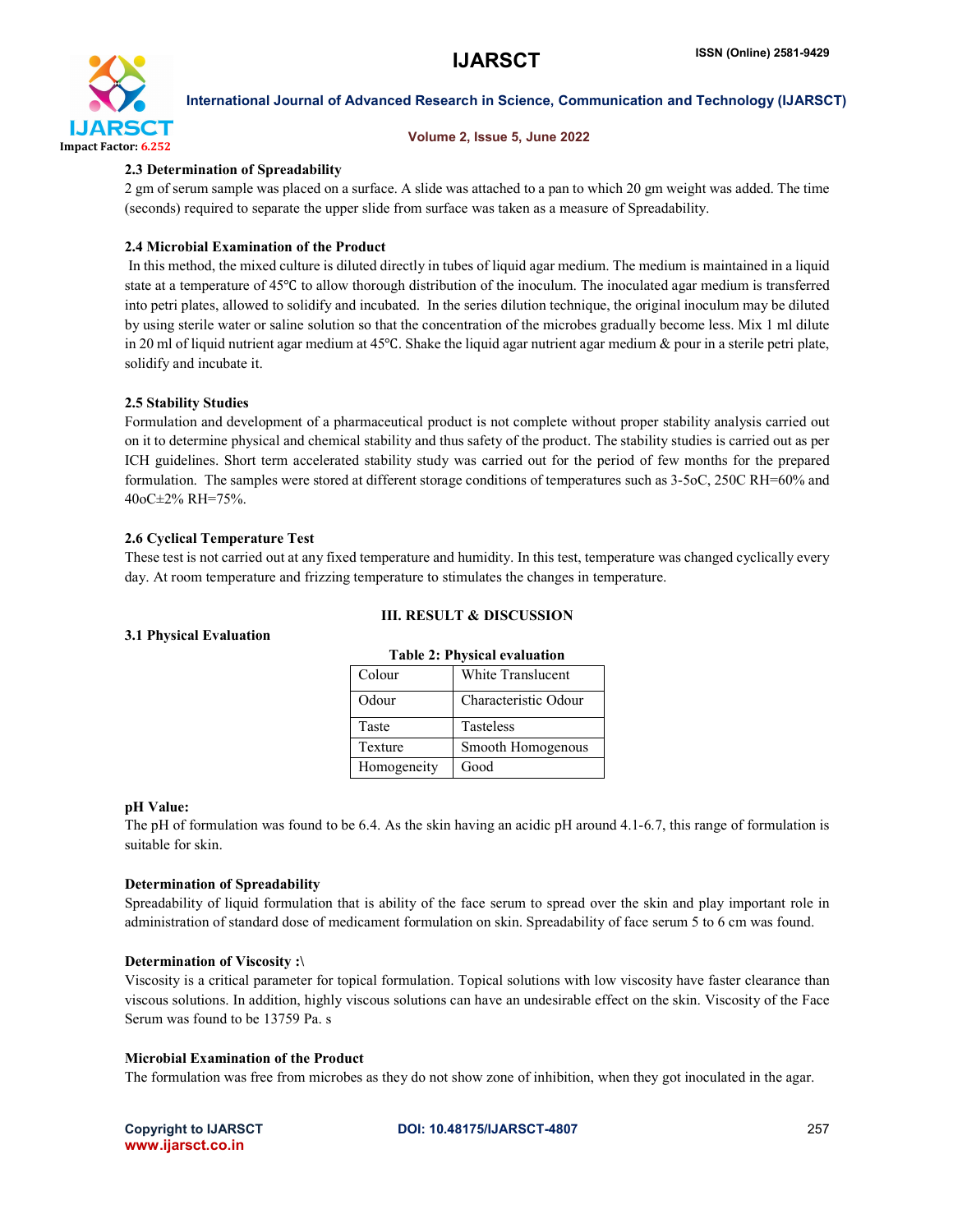

Volume 2, Issue 5, June 2022



Fig 2- Microbial examination of the product

#### Stability Studies

The formulation was undertaken stability studies for physical and chemical changes. No considerable variations in properties of the formulation were observed.

| Table 3 – Stability Studies |                   |  |  |
|-----------------------------|-------------------|--|--|
| Visual Appearance           | White Translucent |  |  |
| <b>Phase Separation</b>     | Nil               |  |  |
| Homogeneity                 | Good              |  |  |

### Cyclical Temperature Test

|  |  | Table 4 - Cyclical temperature test |  |
|--|--|-------------------------------------|--|
|--|--|-------------------------------------|--|

| Sr. No | <b>Parameter</b>    | <b>Stability</b> |
|--------|---------------------|------------------|
|        | Freezer temperature | Unstable         |
|        | Room temperature    | Stable           |

# IV. CONCLUSION

The aim of the study was to formulate different herbals into a serum form moisturizing and glowing activity on skin. Cosmeceuticals are skin-care products that cater both cosmetics and drug. In the serum aloe vera and olive oil are mainly used. The aloe vera gel from the inner central part of the leaf often has a very good action in acne, pimples and other skin problems, burns due to heat, sun exposure and in treatment of radiation dermatitis. Aloe vera is rich in vitamins and minerals that have a good moisturizing capacity and anti-aging effects to maintain healthy- and fresh-looking skin. Olive oil is beneficial for treating sunburn, the antioxidants in to the oil used treat damaged caused by the UV rays. It also slow down and prevent premature ageing. It contains fatty acids such as omega 6 & omega 9, which help to prevent dry skin. Stability studies revealed that there was no significant difference in the physical and pH parameter. Thus, the formulation was found to be stable. Microbial examination of serum revealed that the formulation is free from microorganism and safe for use. The Spreadability was found to be good. No residues were form and was easy to wash out. The gel stimulates cell growth and as such enhance the restoring of damage skin. So, this serum can be used treat skin related problem.

www.ijarsct.co.in

Copyright to IJARSCT **DOI: 10.48175/IJARSCT-4807** 258